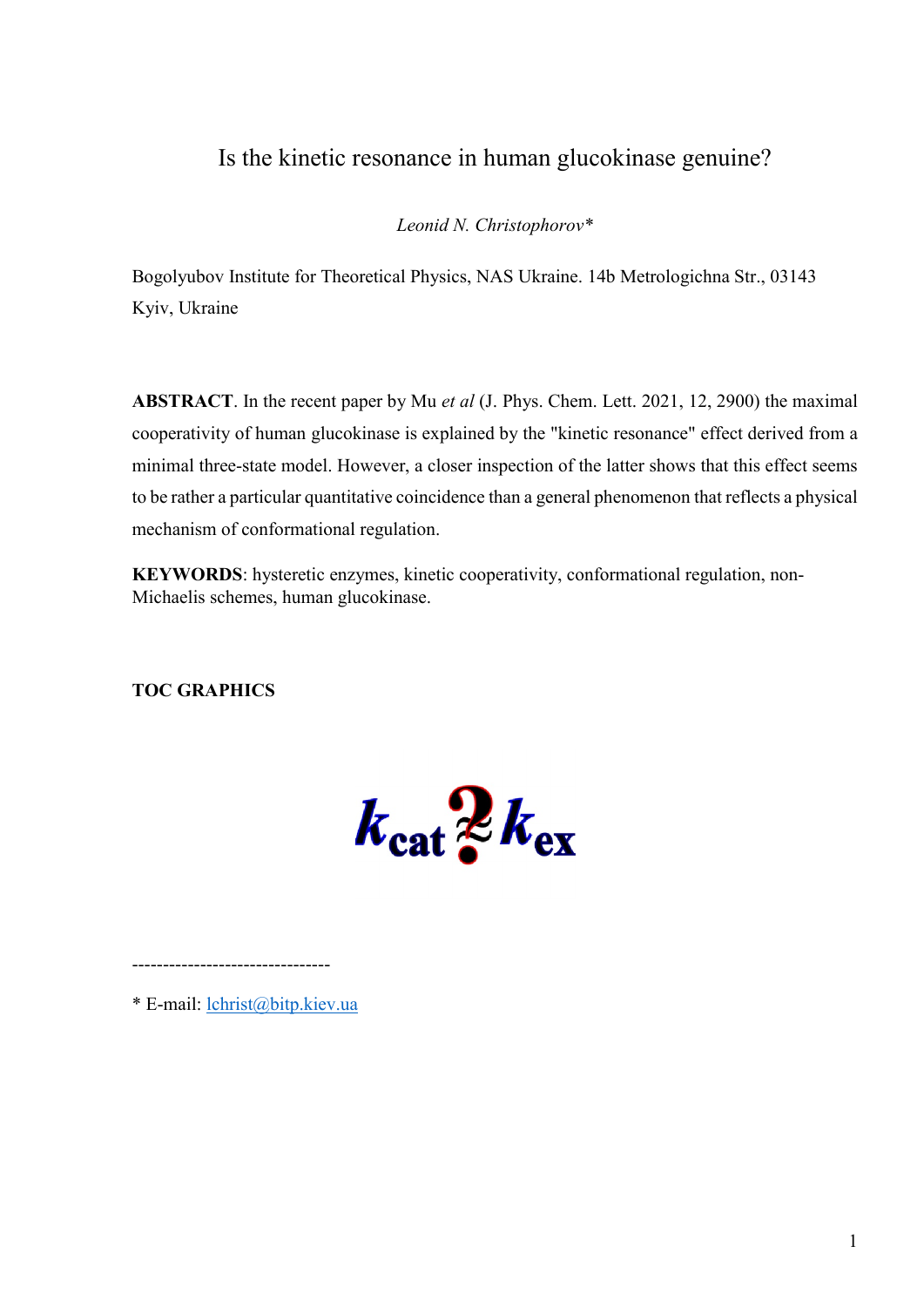Human glucokinase (GCK) is a known example of a monomeric enzyme exhibiting cooperativity (so-called allokairy<sup>1-3</sup>). In the recent Letter<sup>4</sup> its authors explain a pronounced manifestation of this cooperativity observed experimentally2 by the "kinetic resonance" effect in a simplified three-state model. To the latter, they apply their previous theoretical conclusions for a somewhat different and more complex model. <sup>5</sup> As a result, the analysis becomes unclear and hides the physics of the phenomenon, there appear some inaccuracies, and the very kinetic resonance effect – at least, in the form it is declared – looks not too convincing. Meanwhile, the model under study can be fully analyzed in a standard way known long since.<sup>6,7</sup> With simpler designations (without multiple indices), this model is depicted in Figure 1.



Figure 1. Conformationally splitted Michaelis-Menten scheme analyzed in ref 4. States  $E, E^*$  represent those of unliganded GCK that differ in affinities to substrate S (glucose); henceforth, its concentration [S] is denoted as x. Here  $Kx$ ,  $kx$  are the rate constants of substrate binding, D,  $d$  are those of unproductive dissociation,  $R$ ,  $r$  are those of catalytic conversion of S into product P, and  $\alpha$ ,  $\beta$  are the rate constants of conformational interconversions.

Since the authors of ref 4 impose the conservation

condition  $P_E + P_{E*} + P_{ES} = 1$  for the state probabilities, then the corresponding kinetic equations are in fact identical to those for concentrations in the standard chemical kinetics. <sup>8</sup> Solving them in a trivial way, for the stationary reaction velocity per enzyme molecule  $v = (R + r)P_{ES} = k_{cat}P_{ES}$ , one has

$$
\frac{v}{k_{cat}} = \frac{x^2 + Cx}{x^2 + x(B+C) + AC},
$$
\n(1)

or, as it is presented in ref 4,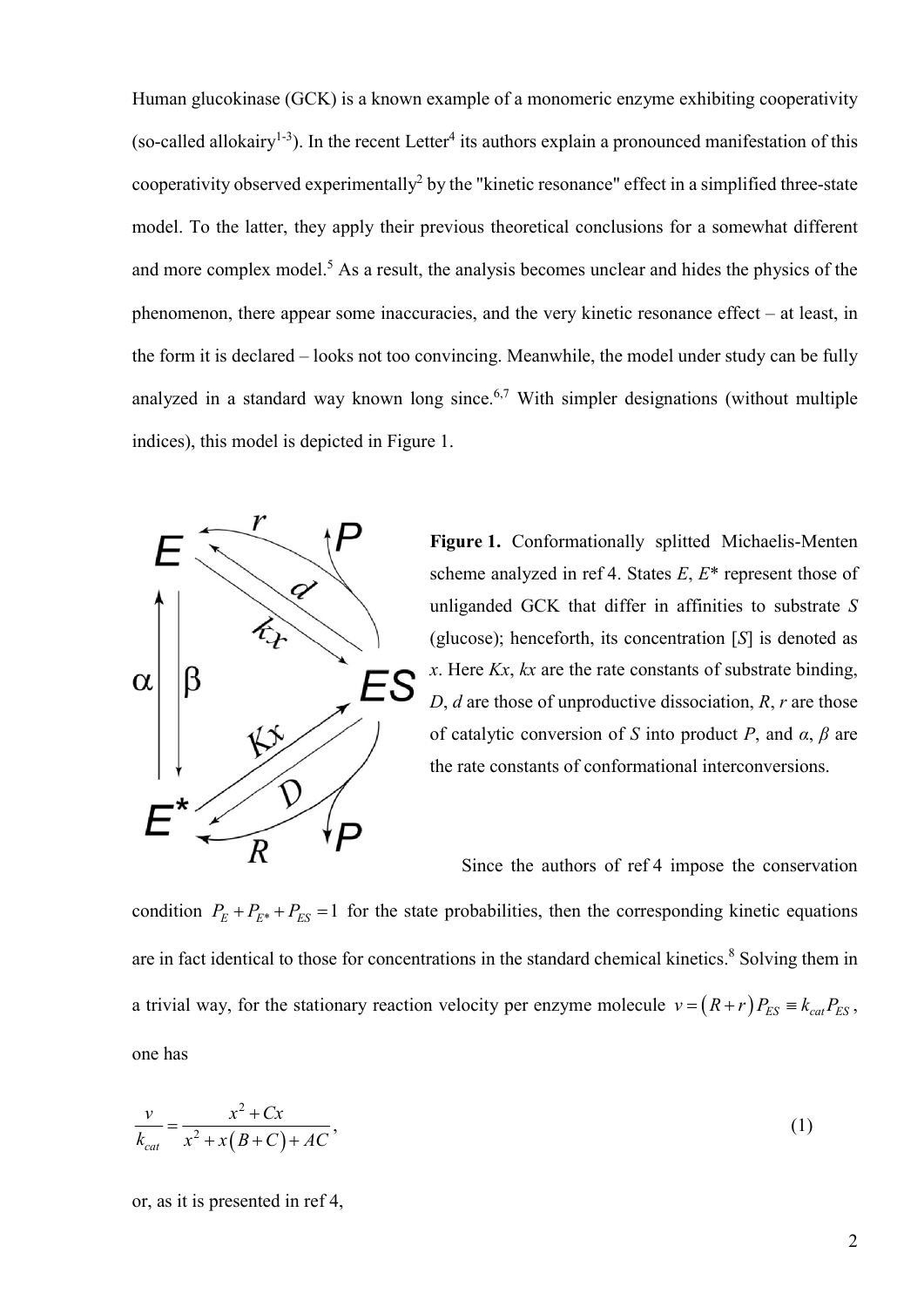$$
\frac{1}{v} = \frac{1}{k_{cat}} \left( 1 + \frac{A}{x} + \frac{B - A}{x + C} \right),
$$
\n(2)

where  $k_{cat} = R + r$ , and

$$
A = \frac{(\alpha + \beta)(D + d + R + r)}{\alpha k + \beta K},
$$
  
\n
$$
B = \frac{K(d+r) + k(D + R)}{Kk},
$$
  
\n
$$
C = \frac{\alpha k + \beta K}{Kk}.
$$
  
\n(3)

Referring to the previous work,<sup>5</sup> the authors assert that the presence of positive cooperativity (i.e., flexion of the curve  $v(x)$ ) is determined by the inequality  $A > B$ . This is incorrect, however. The sigmoidicity of  $v(x)$  requires the existence of a positive root to the equation  $v''(x) = 0$ . An example of the corresponding investigation of fractional polynomials like eq 1 was given by Ferdinand.<sup>6</sup> In our case, equaling the second derivative of eq 1 to zero, one has a cubic equation  $Bx^3 + 3ACx^2 + 3AC^2x + AC^2(B+C-A) = 0$ . As  $A, B, C > 0$ , it has a positive root if only the last term is negative. This results in the condition  $A > B + C$ , or, in terms of the system parameters, in the inequality

$$
Kk\big[\alpha(D+R)+\beta(d+r)-2\alpha\beta\big]>K^2\beta(d+r+\beta)+k^2\alpha(D+R+\alpha). \tag{4}
$$

Even under specific assumptions made in ref 4, to deduce the kinetic resonance condition  $k_{cat} \approx k_{ex}$  (i.e.,  $R + r \approx \alpha + \beta$ ) of maximal cooperativity from eq 4 looks problematic. Inexplicably, the authors do not provide the model/real parameter values that secure the values A, B, C used in their Fig. 2 illustrating the kinetic resonance.

Somewhat clearer for analysis is the case that is implied in all early explanations of kinetic cooperativity, starting from ref 7, see also the reviews in refs 9,10. Precisely, the key point for cooperativity is the presence of a *sufficiently slow* conformational transition  $E^* \to E$  into more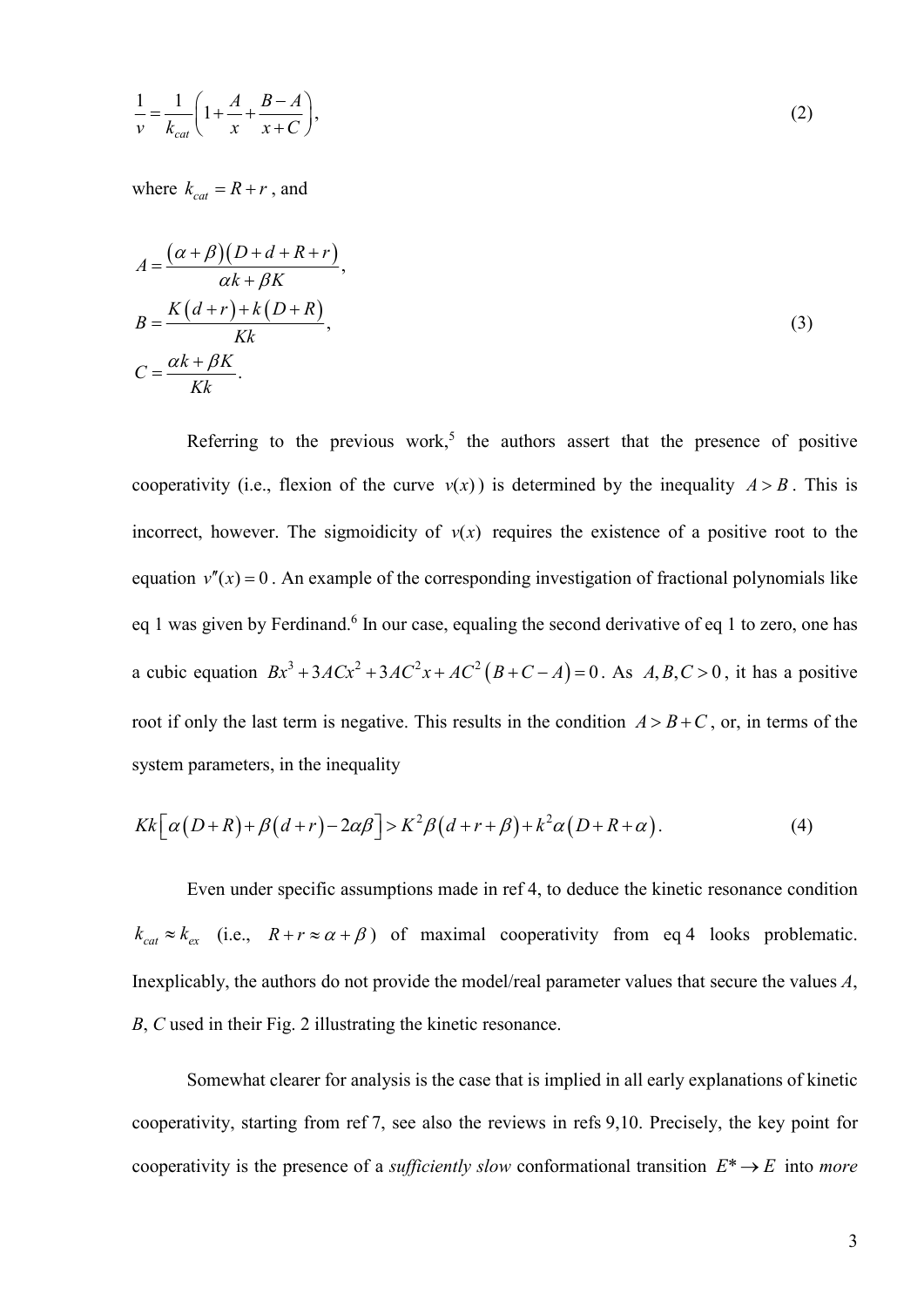stable (but of lower affinity,  $k < K$ ) state E. This asymmetry implies that  $\alpha$ , being sufficiently small, is nevertheless considerably greater than  $\beta$ ; for clarity, let  $\beta = 0$ . Then the condition (4) degenerates into the following inequality: $11,12$ 

$$
\alpha < \left(\frac{K}{k} - 1\right)(D + R),\tag{5}
$$

which, indeed, requires certain slowness of the mentioned transition. Note, however, that in this case neither A, nor B depend on  $\alpha$ , and  $C = \alpha / K$ . The kinetic resonance condition (which would be  $\alpha \approx R + r$  here) hardly follows from eq 5, too. To evaluate the degree of cooperativity, one can try to use the Hill coefficient  $n_H = d \log \left[ \frac{v}{v_m - v} \right] / d \log x$ , where  $v_m = R + r$  in our case. In terms of  $A, B, C$ 

$$
n_H = \frac{Bx^2 + 2ACx + AC^2}{Bx^2 + (A+B)Cx + AC^2}.
$$
\n(6)

It is easy to see that  $n_H(x \to 0, \infty) \to 1$  but can exceed 1 in a certain domain of concentration x and has its maximal value  $n_{H \text{ max}} = (2A + 2A\sqrt{A/B}) / [2A + (A+B)\sqrt{A/B}] < 2$ at  $x_{\text{max}} = C \sqrt{A/B}$ , if  $A > B$ . Note that the latter condition differs from the necessary condition for positive cooperativity  $A > B + C$ . In other words, the Hill coefficient (6) can exceed 1 while positive cooperativity is still absent (see curves  $b$  in Figure 2 below). Conventionally, the greater  $n_{H \text{ max}}$ , the more pronounced cooperativity, although one should bear in mind that concentration  $x_{\text{max}}$  required for the Hill coefficient noticeably greater than 1 can turn out to be rather high.

Turning back to the case  $\beta = 0$ , I have found a set of parameters that ensures the values  $A = 125$ ,  $B = 3$ ,  $C = 0.4$  used in ref 4 for fitting the experimental curve of ref 2, see curves a in Figure 2. Note that all the rate constants in Figure 1 and eq 3 can be scaled by one and the same factor without changing the values of  $A$ ,  $B$ ,  $C$  and the curves in Figure 2. At first glance, the resonance condition  $k_{ex} \approx k_{cat}$  (i.e.,  $\alpha + \beta \approx R + r$ ) approximately holds. However, keeping this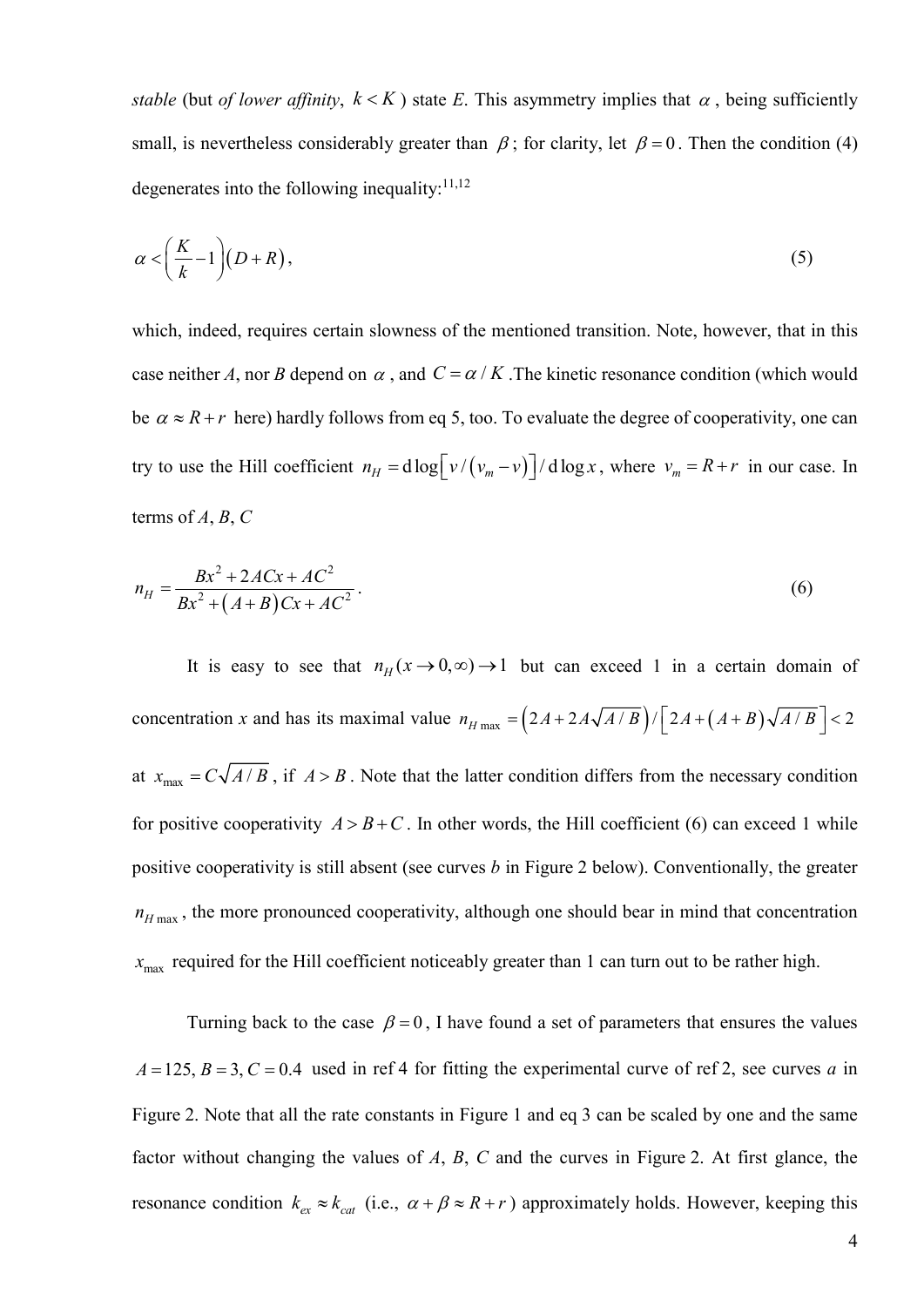condition intact while introducing even a relatively weak backward conformational transition (say,  $\alpha = 70$ ,  $\beta = 10$ ) immediately destroys positive cooperativity, see curves b in Figure 2. Adding redistribution of catalytic rates leads to even negative cooperativity (curves  $c$ ). On the other hand, taking noticeably greater R outside the resonance condition results in even better cooperativity (curves e). Moreover, violating this condition even stronger ( $\alpha + \beta = 35$  while  $R + r = 480$ , curve d) practically reproduces the GCK cooperativity profile represented by curve a.



Figure 2. Left: The dependence of the reaction velocity on substrate concentration. (a)  $K = 200$ ,  $k = 0.7$ ,  $D = 0.7$ ,  $d = 1$ ,  $R = 85$ ,  $r = 0.8$ ,  $\alpha = 80$ ,  $\beta = 0$ ; (b-c) the same parameter values except  $\alpha = 70$ ,  $\beta = 10$  (curve b), or  $\alpha = \beta = R = r = 40$  (curve c). (d)  $K = 200$ ,  $k = 4$ ,  $D = 100$ ,  $d = 8$ ,  $R = 480$ ,  $r = 0$ ,  $\alpha = 35$ ,  $\beta = 0$ . (e)  $K = 200$ ,  $k = 0.7$ ,  $D = 0.7$ ,  $d = 1$ ,  $R = 200$ ,  $r = 0.8$ ,  $\alpha = 80$ ,  $\beta = 0$ . Right: The corresponding dependence of the Hill coefficient.

One can therefore conclude that the kinetic resonance condition does not seem crucial for a pronounced positive cooperativity. The origin and degree of the latter is determined rather by the asymmetry of conformational interconversions between less stable state  $E^*$  of high affinity and more stable state E of low affinity, with relaxation  $E^* \rightleftarrows E$  being sufficiently slow and sufficiently biased. It is these physical conditions that ensure the reaction pathway via a more effective channel under higher substrate concentrations and thereby positive kinetic cooperativity.1,7,8,10-12 On the other hand, it remains unclear how the kinetic resonance effect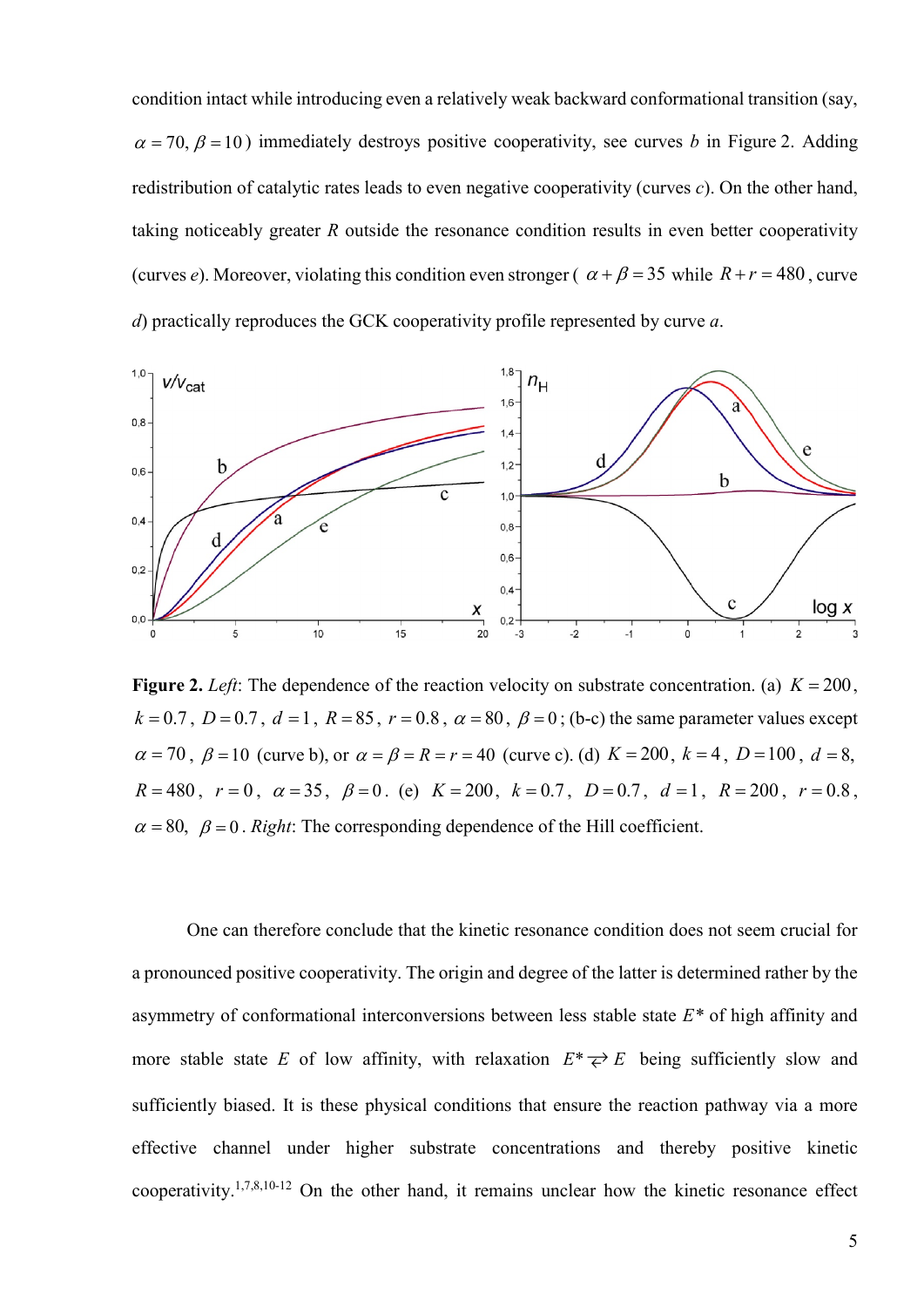claimed in ref 4 could be explained physically. It seems to be a particular quantitative coincidence under rather specific assumptions than a general phenomenon that reflects a physical mechanism inherent in this oversimplified (yet multi-parametric) scheme of monomeric cooperativity.

## ACKNOWLEDGMENT

The work is performed within Project 0116U002067 of the NAS of Ukraine.

## REFERENCES

(1) Whitehead, E. The regulation of enzyme activity and allosteric transition. Progr. Biophys. Mol. Biol. 1970, 21, 321-397, doi: https://doi.org/10.1016/0079-6107(70)90028-3.

(2) Whittington, A. C.; Larion, M.; Bowler, J. M.; Ramsey, K. M.; Brüschweiler, R.; Miller, B. G. Dual allosteric activation mechanisms in monomeric human glucokinase. Proc. Natl. Acad. Sci. U. S. A. 2015, 112, 11553–11558, doi: https://doi.org/10.1073/pnas.1506664112.

(3) Hilser, V. J.; Anderson, J. A.; Motlagh, H. N. Allostery vs. allokairy. Proc. Natl. Acad. Sci. U. S. A. 2015, 112, 11430−11431, doi: https://doi.org/10.1073/pnas.1515239112.

(4) Mu, W., Kong, J., Cao, J. Understanding the optimal cooperativity of human glucokinase: Kinetic resonance in non-equilibrium conformational fluctuations. *J. Phys. Chem. Lett.* 2021, 12, 2900-2904, doi: https://doi.org/10.1021/acs.jpclett.1c0043.

(5) Piephoff, D. E., Wu, J., Cao, J. Conformational nonequilibrium enzyme kinetics: Generalized Michaelis-Menten equation. *J. Phys. Chem. Lett.* 2017, 8, 3619–3623, doi: https://doi.org/10.1021/acs.jpclett.7b01210.

(6) Ferdinand, W. The interpretation of non-hyperbolic rate curves for two-substrate enzymes. Biochem. J. 1966, 98, 278-283, doi: https://doi.org/10.1042/bj0980278.

(7) Rabin, B. R. Co-operative effects in enzyme catalysis: A possible kinetic mode based in substrate-induced conformational isomerization. Biochem. J. 1967, 102, 22c-23c, doi: https://doi.org/10.1042/bj1020022c.

(8) Christophorov, L. N. On the velocity of enzymatic reactions in Michaelis-Menten-like schemes (ensemble and single-molecule versions). Ukr. J. Phys. 2020, 65, 412-418, doi: https://doi.org/10.15407/ujpe65.5.412.